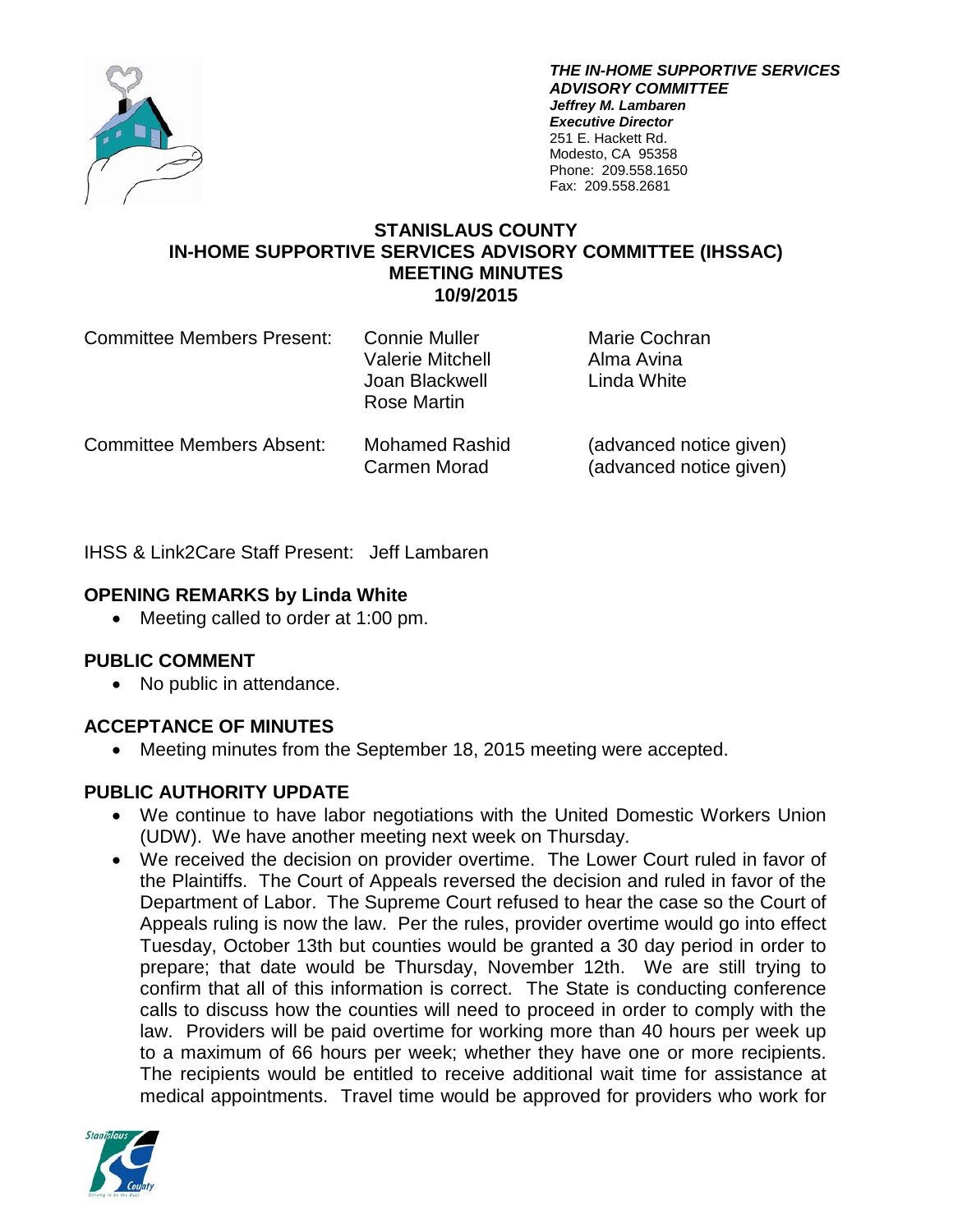multiple recipients; driving from one client to another in the same day; capped at a maximum of 7 hours per week. The California State Legislature had previously approved enacting these regulations for the IHSS program so now they will go into effect. We will have a grace period from the Department of Labor. They won't go heavy on enforcement from the November 12th date through the end of the calendar year as long as we are showing good faith attempts to be in compliance. All of the software is already built into the CMIPS system for the new regulations. We had a lot of people sign the new forms last year prior to the process being put on hold due to the lawsuit. Since time has elapsed and, due to limited understanding of the rules and possible minor changes, we will need to repeat that effort again. Recipients will have the option to view the presentation again or just sign the form. Emergencies will occur where recipients need their providers to work more than 40 hours per week due to multiple doctor appointments and/or medical procedures. There would be an exception for that so that the provider gets paid for overtime worked; this would have to be authorized by the social worker. This process is supposed to be done in advance but, for all practical purposes, it will usually occur in arrears. We should get more information shortly as these regulations will need to be implemented quickly. Our next Advisory Committee meeting is scheduled for Friday, December 4th so much of this will have started and Jeff will provide an update at that time. If anyone wants an update or has any questions prior to our December meeting, please call Jeff. The Committee traditionally does not have a meeting in November due to the Public Authority Conference. As we have done in the past, our December meeting will be our "holiday luncheon meeting." Jeff will order Chinese food per the members' requests.

#### **BUDGET UPDATE**

• We still have no permanent solution regarding funding for the IHSS program which means that if they cannot come up with additional revenue the 7% reduction could be back in place effective July 1, 2016. This was a one year measure contingent upon funding. The Special Session of the Legislature can continue even after the regular Legislature is adjourned and all of their business is completed because they are on a different cycle. As previously discussed, alternate revenue sources such as an alcohol and tobacco tax were proposed to fill the void but no agreement could be reached. Additionally, the Managed Care Organization (MCO) Tax got no support.

### **LEGISLATIVE UPDATE**

- SBx15 (formerly SB 128). End of Life Options Act. Approved by the Governor.
- AB 1436 (Burke) Authorized Representative to be able to sign documents for other individuals with certain exceptions. Still at the Governor's desk.
- SB 3 (Leno) Minimum Wage Bill. This would increase the minimum wage to \$11/hr. on January 1, 2016 and \$13/hr. on January 1, 2017. This bill is effectively dead.
- SB 196 (Hancock) Elder Protective Order to dependent adults. Approved by the Governor.
- SB 199 (Hall) Reading Assistance for the Blind. Still at the Governor's desk.